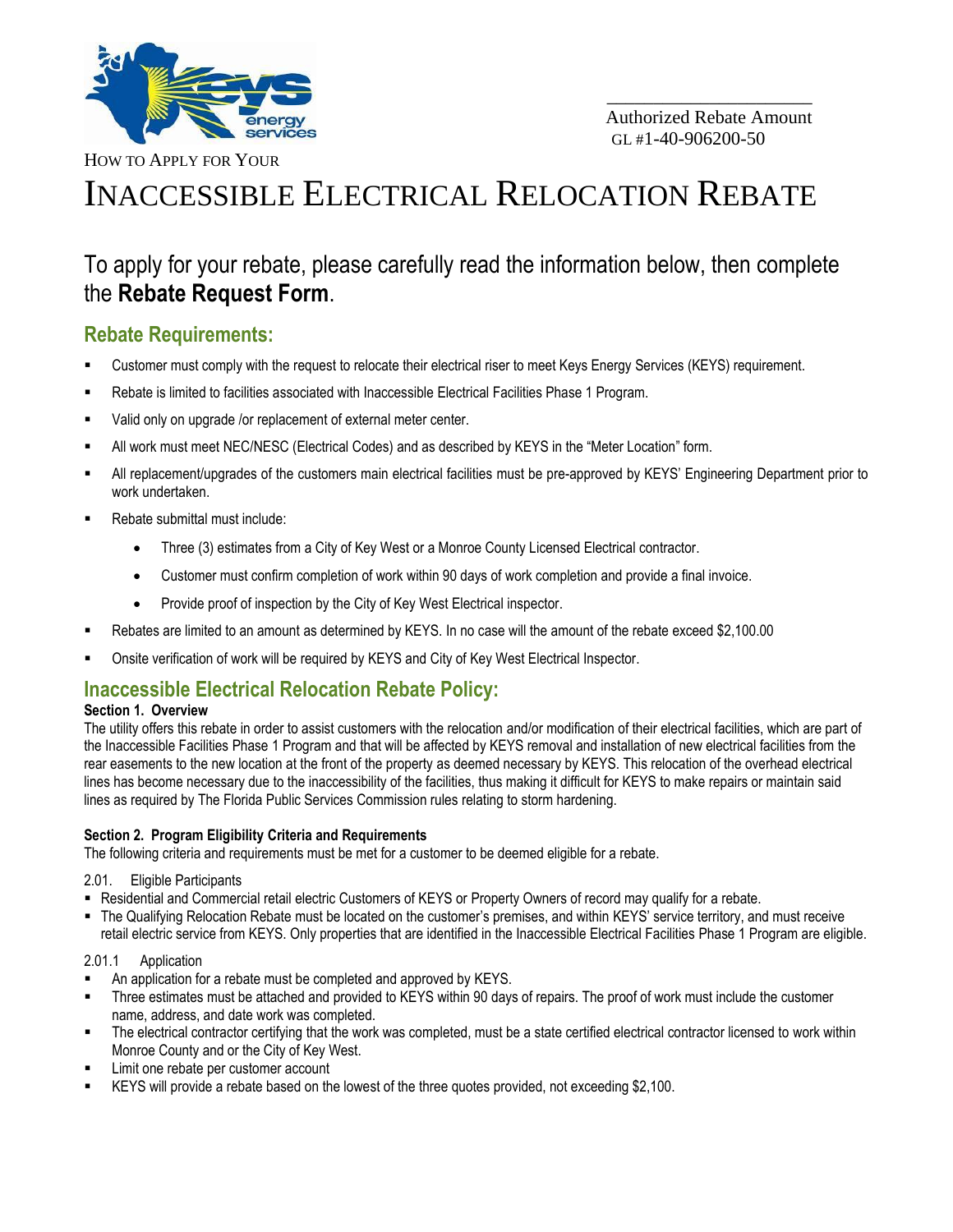

 Authorized Rebate Amount  $GL#1-40-906200-50$ 

\_\_\_\_\_\_\_\_\_\_\_\_\_\_\_\_\_\_\_\_\_\_\_\_

## INACCESSIBLE ELECTRICAL REBATE REQUEST FORM

## **Inaccessible Electrical Relocation Rebate Policy** *- continued*

2.02. Additional Terms; Rebate Credit

- KEYS reserves the right to
	- Withhold payment of any rebate until any identified problems with the applications are resolved.
	- Terminate this rebate in whole or in part due to the recipient's failure to fulfill the terms and conditions in this document, or due to non-appropriation of necessary funds.
	- Alter the rebate program at any time and without notice to customer.
- All rebates are subject to funding availability. KEYS may cancel a rebate at any time prior to payment, without notice, due to lack of available funds.
- Rebates may take up to 2 weeks to process.
- Rebates will be paid in the form of a check. In the event that a qualifying customer is in default of any payment obligations to KEYS, KEYS may, in its sole discretion, apply the rebate as a credit against such default amounts.
- 2.03. Limit of Liability; Indemnification
- In no way shall KEYS be liable for, and Customer hereby agrees to indemnify, defend and hold harmless KEYS, its subsidiaries or affiliates, and their respective employees, officers and directors, from and against any and all liability, loss, damage, cost or expense, including attorney's fees, that may be caused by, due to, occasioned by, or otherwise arising out of the installation, operation, missoperation, or use of Customer's electrical facilities.
- Customer acknowledges and agrees that in no event shall any statement, representation, or lack thereof, either express or implied, by KEYS, relieve the Customer of exclusive responsibility for the Customer's system. Specifically, KEYS' approval of the rebate application, payment of the rebate, or any KEYS inspection of the work completed by the Customers Electrical Contractor shall not be construed as confirming or endorsing the system design or its operating or maintenance procedures nor as a warranty or guarantee as to the safety, reliability, or durability of the Qualifying Electrical Relocation completed by the Customers Electrical Contractor.

Questions or comments about this form may be directed to:

**KEYS' Customer Accounts Representative @ (305) 295-1078 or (305) 295-1080**

Questions or comments about the project and field schedule may be directed to:

**KEYS' Engineering Department @ (305) 295-1043**